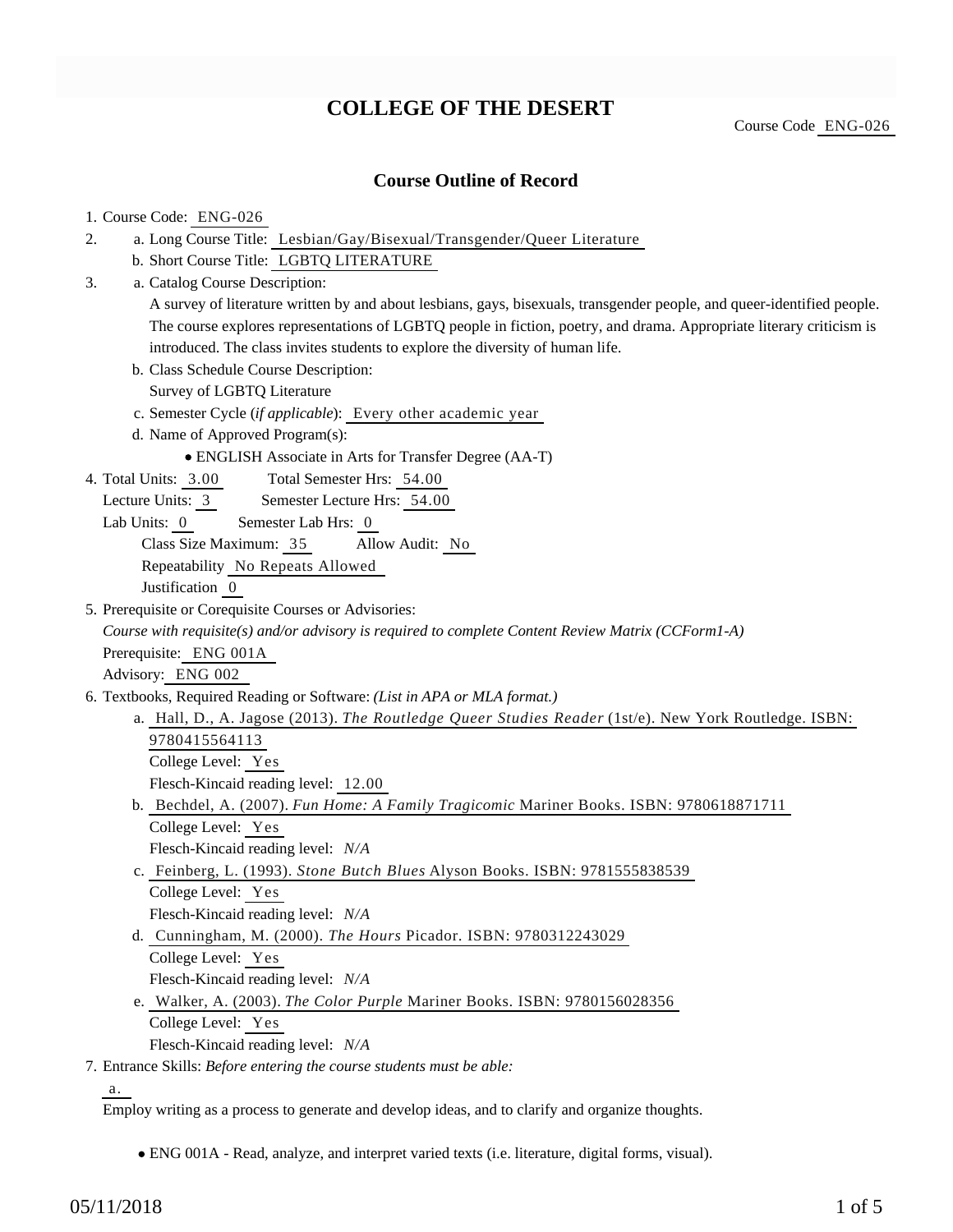## ENG 026-Lesbian/Gay/Bisexual/Transgender/Queer Literature

- ENG 001A Develop ideas coherently in writing through the drafting process.
- ENG 001A Participate in the process of developing texts in collaborative and individual settings.
- ENG 001A Write thesis statements, topic sentences, and ideas in an organized way in multi-page essays.
- ENG 001A Write essays with varied strategies, including persuasive essays, with a arguable theses and evidence from a variety types of sources.

b.

Construct focused theses.

- ENG 001A Write thesis statements, topic sentences, and ideas in an organized way in multi-page essays.
- ENG 001A Write essays with varied strategies, including persuasive essays, with a arguable theses and evidence from a variety types of sources.

### c.

Compose essays using combined rhetorical modes.

- ENG 001A Write essays with varied strategies, including persuasive essays, with a arguable theses and evidence from a variety types of sources.
- ENG 001A Use a variety of rhetorical strategies to write essays.

d.

Analyze, explain, evaluate, and contrast selected prose and poetry, both from text and researched sources.

- ENG 001A Find, read, analyze, evaluate, interpret, and synthesize outside sources, including online information.
- ENG 001A Read, analyze, and interpret varied texts (i.e. literature, digital forms, visual).

### e.

Paraphrase, summarize, and quote using MLA documentation for all published sources in all compositions.

ENG 001A - Correctly use MLA or APA documentation as appropriate both within essays and in works cited entries. **ADVISORY SKILLS:**

## f.

Evaluate relevant critical opinions

ENG 001B - Evaluate relevant critical opinions

## 8. Course Content and Scope:

Lecture:

a. The course covers the literary accounts and representations of lesbian, gay, bisexual, transgender, and queer-identified people, from antiquity to the present. b. Techniques of literary criticism, as they are appropriate to survey-level literature courses, are

introduced.

Lab: *(if the "Lab Hours" is greater than zero this is required)*

#### 9. Course Student Learning Outcomes:

1.

Analyze and interpret LGBTQ literature, with an emphasis on the lived experiences and representations of LGBTQ people in that literature.

## 2.

Apply appropriate literary criticism to the interpretation of literary works.

## 3.

Compose analytical essays on LGBTQ literature, following MLA documentation norms.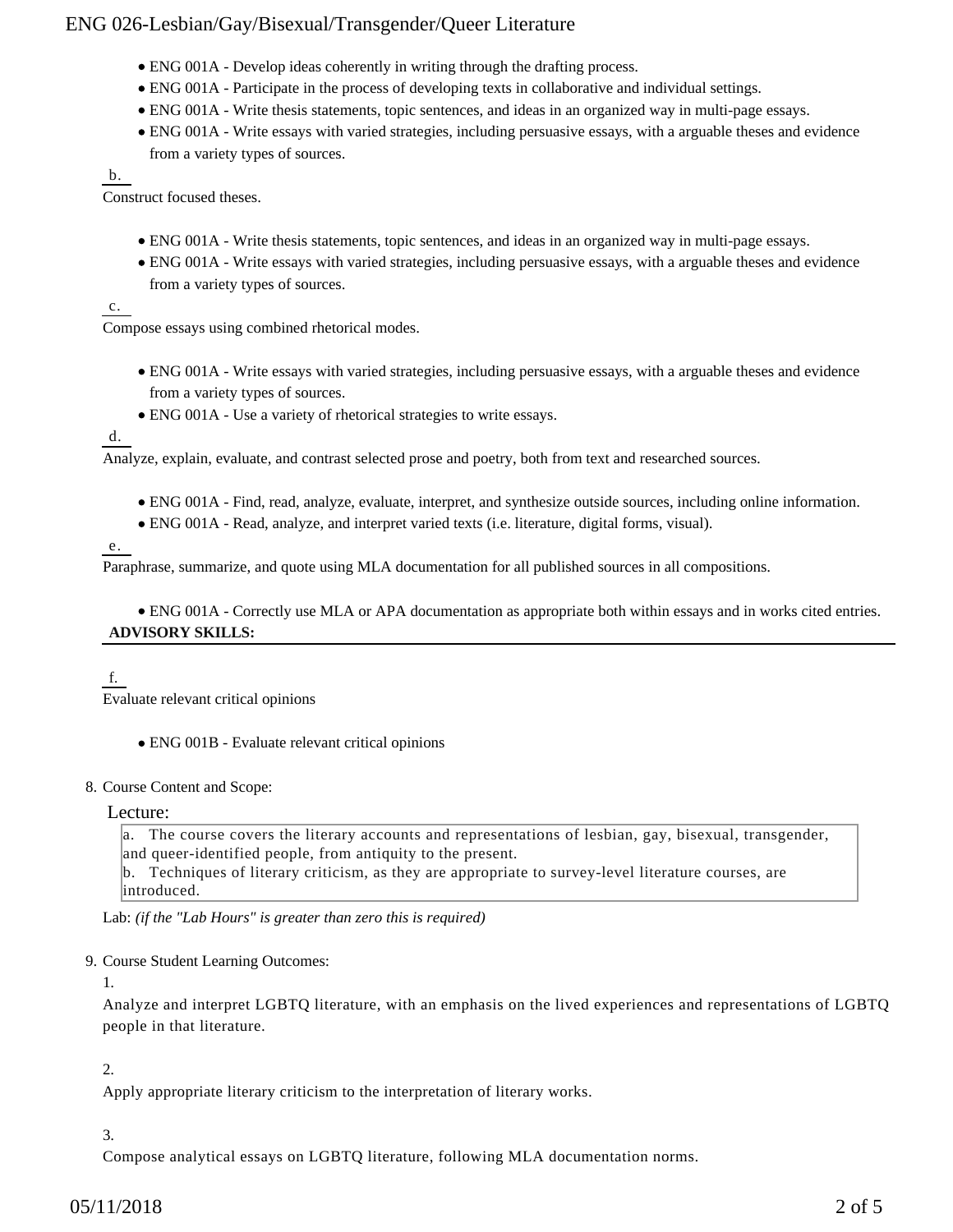10. Course Objectives: Upon completion of this course, students will be able to:

a. Read, write, and think critically and cohesively about the issues and techniques introduced in the course.

- b. Express thoughts in well-developed academic essays and oral presentations.
- c. Demonstrate awareness about social issues as they are addressed in LGBTQ literature.
- d. Develop literary stances and defend them in writing.
- e. Discuss different interpretations of LGBTQ literature in oral presentations.

11. Methods of Instruction: *(Integration: Elements should validate parallel course outline elements)* 

- a. Discussion
- b. Distance Education
- c. Journal
- d. Lecture
- e. Participation

#### Other Methods:

a. Reading b. Films c. Classroom presentations

12. Assignments: (List samples of specific activities/assignments students are expected to complete both in and outside of class.) In Class Hours: 54.00

#### Outside Class Hours: 108.00

a. In-class Assignments

a. Participate in classroom discussions about different interpretations of the assigned literature.

- b. Participate in oral readings.
- b. Out-of-class Assignments
	- a. Compose analytical essays on the assigned literature.
- 13. Methods of Evaluating Student Progress: The student will demonstrate proficiency by:
	- College level or pre-collegiate essays
	- Analytical and research essays
	- Written homework
	- Critiques
	- Guided/unguided journals
	- Portfolios
	- Term or research papers
	- Reading reports
	- Presentations/student demonstration observations
	- Group activity participation/observation
	- Mid-term and final evaluations
	- Student participation/contribution
	- Classroom participation
	- Other

a. Written in-class literature responses b. Position papers on literary-critical positions

- 14. Methods of Evaluating: Additional Assessment Information:
- 15. Need/Purpose/Rationale -- All courses must meet one or more CCC missions.
	- IGETC Area 3: Arts and Humanities

B: Humanities

PO-GE C4.b - Language & Rationality (Communication & Analytical Thinking) Gather, assess, and interpret relevant information.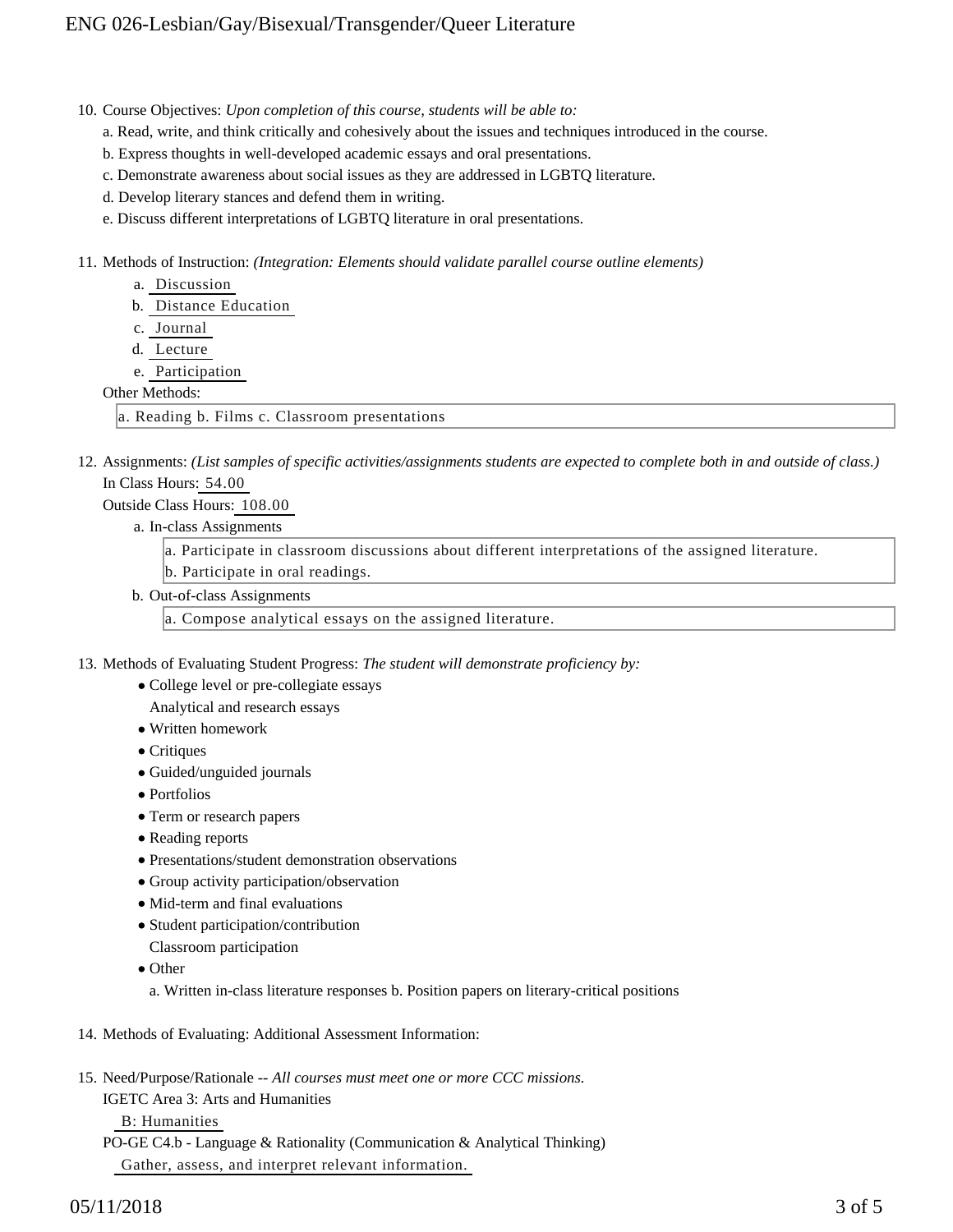# ENG 026-Lesbian/Gay/Bisexual/Transgender/Queer Literature

|                                                                                                                    |               | Recognize and assess assumptions, implications, and practical consequences of alternative systems of |                      |                     |  |  |
|--------------------------------------------------------------------------------------------------------------------|---------------|------------------------------------------------------------------------------------------------------|----------------------|---------------------|--|--|
| thought.                                                                                                           |               |                                                                                                      |                      |                     |  |  |
| IO - Critical Thinking and Communication                                                                           |               |                                                                                                      |                      |                     |  |  |
| Appreciate diversity as it is expressed in multiple disciplines and across various cultures through reading,       |               |                                                                                                      |                      |                     |  |  |
| speaking and writing.                                                                                              |               |                                                                                                      |                      |                     |  |  |
| 16. Comparable Transfer Course                                                                                     |               |                                                                                                      |                      |                     |  |  |
| <b>University System</b>                                                                                           | <b>Campus</b> | <b>Course Number</b>                                                                                 | <b>Course Title</b>  | <b>Catalog Year</b> |  |  |
| 17. Special Materials and/or Equipment Required of Students:                                                       |               |                                                                                                      |                      |                     |  |  |
| <sup>18.</sup> Materials Fees:<br><b>Required Material?</b>                                                        |               |                                                                                                      |                      |                     |  |  |
| <b>Material or Item</b>                                                                                            |               |                                                                                                      | <b>Cost Per Unit</b> | <b>Total Cost</b>   |  |  |
| 19. Provide Reasons for the Substantial Modifications or New Course:                                               |               |                                                                                                      |                      |                     |  |  |
| I am updating this course to reflect theoretical and pedagogical changes in the field.                             |               |                                                                                                      |                      |                     |  |  |
| a. Cross-Listed Course (Enter Course Code): N/A<br>20.                                                             |               |                                                                                                      |                      |                     |  |  |
| b. Replacement Course (Enter original Course Code): N/A                                                            |               |                                                                                                      |                      |                     |  |  |
| 21. Grading Method (choose one): Letter Grade Only                                                                 |               |                                                                                                      |                      |                     |  |  |
| 22. MIS Course Data Elements                                                                                       |               |                                                                                                      |                      |                     |  |  |
| a. Course Control Number [CB00]: CCC000446023                                                                      |               |                                                                                                      |                      |                     |  |  |
| b. T.O.P. Code [CB03]: 150100.00 - English                                                                         |               |                                                                                                      |                      |                     |  |  |
| c. Credit Status [CB04]: D - Credit - Degree Applicable                                                            |               |                                                                                                      |                      |                     |  |  |
| d. Course Transfer Status [CB05]: $A = Transfer to UC, CSU$                                                        |               |                                                                                                      |                      |                     |  |  |
| e. Basic Skills Status [CB08]: $2N = Not basic skills course$                                                      |               |                                                                                                      |                      |                     |  |  |
| f. Vocational Status [CB09]: Not Occupational                                                                      |               |                                                                                                      |                      |                     |  |  |
| g. Course Classification [CB11]: Y - Credit Course                                                                 |               |                                                                                                      |                      |                     |  |  |
| h. Special Class Status [CB13]: N - Not Special                                                                    |               |                                                                                                      |                      |                     |  |  |
| i. Course CAN Code [CB14]: N/A                                                                                     |               |                                                                                                      |                      |                     |  |  |
| j. Course Prior to College Level [CB21]: $Y = Not Apple$                                                           |               |                                                                                                      |                      |                     |  |  |
| k. Course Noncredit Category [CB22]: Y - Not Applicable                                                            |               |                                                                                                      |                      |                     |  |  |
| 1. Funding Agency Category [CB23]: $Y = Not$ Applicable                                                            |               |                                                                                                      |                      |                     |  |  |
| m. Program Status [CB24]: $1 =$ Program Applicable                                                                 |               |                                                                                                      |                      |                     |  |  |
| Name of Approved Program (if program-applicable): ENGLISH                                                          |               |                                                                                                      |                      |                     |  |  |
| Attach listings of Degree and/or Certificate Programs showing this course as a required or a restricted elective.) |               |                                                                                                      |                      |                     |  |  |
| 23. Enrollment - Estimate Enrollment                                                                               |               |                                                                                                      |                      |                     |  |  |
| First Year: 0                                                                                                      |               |                                                                                                      |                      |                     |  |  |
| Third Year: 0                                                                                                      |               |                                                                                                      |                      |                     |  |  |
| 24. Resources - Faculty - Discipline and Other Qualifications:                                                     |               |                                                                                                      |                      |                     |  |  |
| a. Sufficient Faculty Resources: Yes                                                                               |               |                                                                                                      |                      |                     |  |  |
| b. If No, list number of FTE needed to offer this course: N/A                                                      |               |                                                                                                      |                      |                     |  |  |
| 25. Additional Equipment and/or Supplies Needed and Source of Funding.                                             |               |                                                                                                      |                      |                     |  |  |
| N/A                                                                                                                |               |                                                                                                      |                      |                     |  |  |
| 26. Additional Construction or Modification of Existing Classroom Space Needed. (Explain:)                         |               |                                                                                                      |                      |                     |  |  |
| N/A                                                                                                                |               |                                                                                                      |                      |                     |  |  |